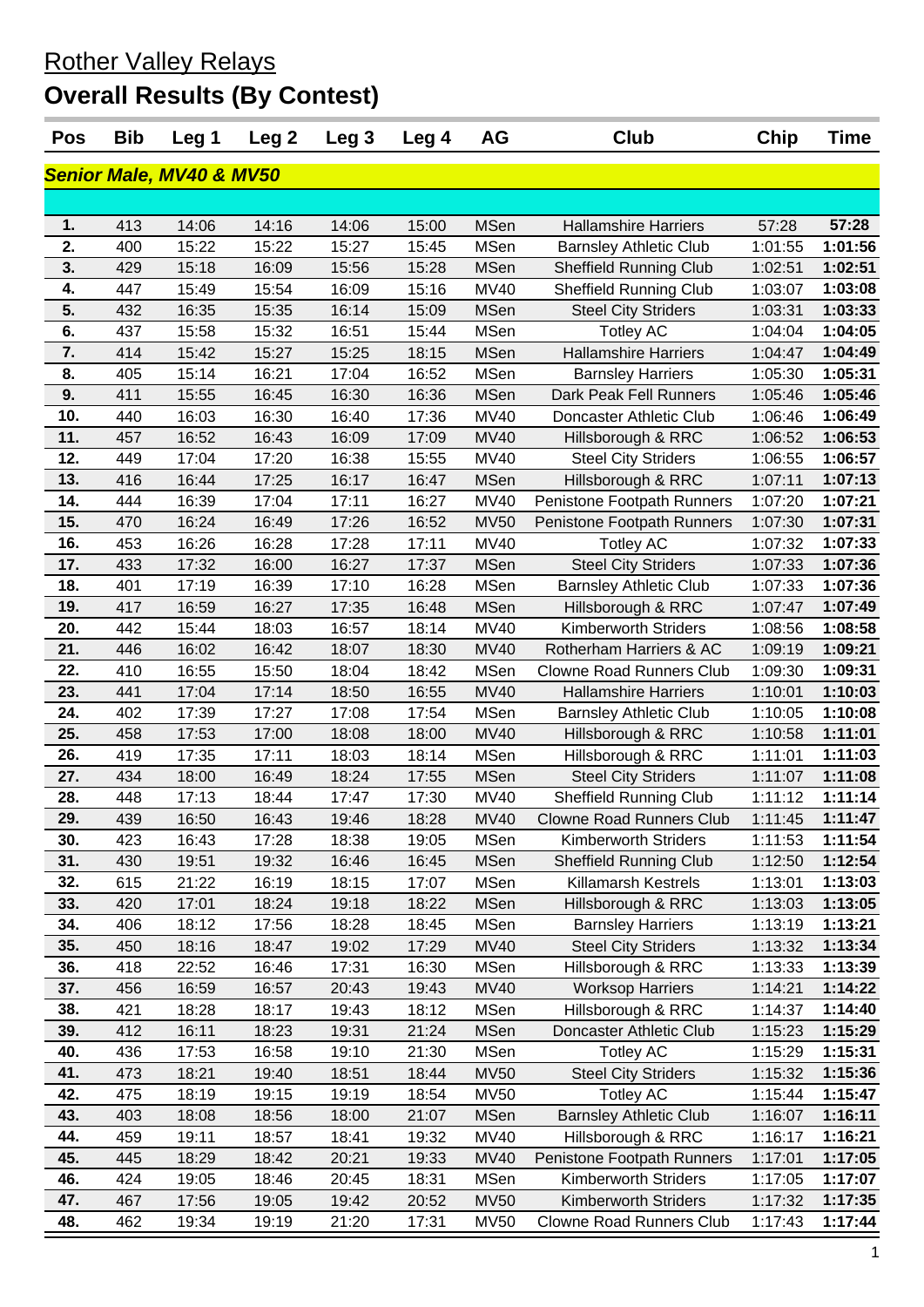### Rother Valley Relays **Overall Results (By Contest)**

| <b>Pos</b> | <b>Bib</b> | Leg 1 | Leg <sub>2</sub> | Leg <sub>3</sub> | Leg 4 | AG          | Club                            | Chip    | Time    |
|------------|------------|-------|------------------|------------------|-------|-------------|---------------------------------|---------|---------|
| 49.        | 460        | 18:58 | 19:15            | 21:07            | 19:49 | <b>MV40</b> | Hillsborough & RRC              | 1:19:04 | 1:19:09 |
| 50.        | 464        | 19:37 | 19:22            | 20:10            | 20:29 | <b>MV50</b> | Hillsborough & RRC              | 1:19:34 | 1:19:38 |
| 51.        | 427        | 19:40 | 18:58            | 20:13            | 21:24 | <b>MSen</b> | Kingstone Runners               | 1:20:11 | 1:20:15 |
| 52.        | 451        | 18:53 | 20:22            | 21:30            | 19:41 | <b>MV40</b> | <b>Steel City Striders</b>      | 1:20:24 | 1:20:26 |
| 53.        | 468        | 19:27 | 18:27            | 22:07            | 21:58 | <b>MV50</b> | Kingstone Runners               | 1:21:55 | 1:21:59 |
| 54.        | 422        | 19:38 | 19:19            | 20:41            | 23:01 | <b>MSen</b> | Hillsborough & RRC              | 1:22:36 | 1:22:39 |
| 55.        | 404        | 19:36 | 20:43            | 22:11            | 20:47 | <b>MSen</b> | <b>Barnsley Athletic Club</b>   | 1:23:15 | 1:23:17 |
| 56.        | 408        | 20:32 | 20:16            | 19:08            | 23:26 | <b>MSen</b> | <b>Barnsley Harriers</b>        | 1:23:17 | 1:23:22 |
| 57.        | 431        | 20:03 | 20:59            | 20:53            | 21:44 | <b>MSen</b> | <b>Sheffield Running Club</b>   | 1:23:35 | 1:23:39 |
| 58.        | 426        | 23:09 | 21:15            | 20:53            | 18:42 | <b>MSen</b> | <b>Kimberworth Striders</b>     | 1:23:54 | 1:23:59 |
| 59.        | 425        | 20:40 | 19:46            | 21:13            | 22:24 | <b>MSen</b> | <b>Kimberworth Striders</b>     | 1:24:00 | 1:24:03 |
| 60.        | 461        | 19:50 | 19:57            | 22:59            | 21:23 | MV40        | Hillsborough & RRC              | 1:24:06 | 1:24:09 |
| 61.        | 472        | 23:06 | 19:57            | 21:47            | 19:20 | <b>MV50</b> | <b>Sheffield Running Club</b>   | 1:24:05 | 1:24:10 |
| 62.        | 409        | 24:47 | 20:17            | 19:02            | 20:23 | <b>MSen</b> | <b>Clowne Road Runners Club</b> | 1:24:28 | 1:24:29 |
| 63.        | 435        | 20:18 | 25:07            | 19:55            | 19:17 | <b>MSen</b> | <b>Steel City Striders</b>      | 1:24:35 | 1:24:37 |
| 64.        | 474        | 19:44 | 20:17            | 24:25            | 20:22 | <b>MV50</b> | <b>Steel City Striders</b>      | 1:24:45 | 1:24:48 |
| 65.        | 455        | 20:51 | 21:14            | 22:22            | 22:19 | <b>MV40</b> | <b>Valley Hill Runners</b>      | 1:26:07 | 1:26:46 |
| 66.        | 452        | 22:44 | 23:01            | 21:40            | 20:27 | MV40        | <b>Steel City Striders</b>      | 1:27:47 | 1:27:52 |
| 67.        | 469        | 21:32 | 20:46            | 22:01            | 23:43 | <b>MV50</b> | <b>Maltby Running Club</b>      | 1:28:00 | 1:28:02 |
| 68.        | 471        | 25:08 | 21:35            | 22:10            | 19:30 | <b>MV50</b> | Rotherham Harriers & AC         | 1:28:23 | 1:28:23 |
| 69.        | 465        | 21:38 | 21:13            | 23:26            | 22:13 | <b>MV50</b> | Hillsborough & RRC              | 1:28:05 | 1:28:30 |
| 70.        | 407        | 24:13 | 22:37            | 21:36            | 20:45 | <b>MSen</b> | <b>Barnsley Harriers</b>        | 1:29:06 | 1:29:11 |
| 71.        | 443        | 23:13 | 21:25            | 23:18            | 21:35 | <b>MV40</b> | Kingstone Runners               | 1:29:27 | 1:29:31 |
| 72.        | 454        | 25:20 | 23:31            | 25:11            | 20:21 | <b>MV40</b> | <b>Valley Hill Runners</b>      | 1:34:14 | 1:34:23 |

#### *Senior Female, FV35, FV45, FV55 & MV60*

*Female* **1.** 516 17:46 18:22 16:57 FSen Steel City Striders 53:05 **53:05 2.** 523 18:22 18:22 18:02 FV35 Hillsborough & RRC 54:45 **54:46 3.** 505 17:34 19:30 18:55 FSen Hallamshire Harriers 55:58 **55:59 4.** 500 17:55 18:32 20:28 FSen Barnsley Athletic Club 56:54 **56:55 5.** 534 18:29 18:39 19:50 FV35 Totley AC 56:56 **56:58 6.** 506 18:18 19:05 19:37 FSen Hillsborough & RRC 56:59 **57:00 7.** 507 19:25 18:55 18:56 FSen Hillsborough & RRC 57:14 **57:16 8.** 535 19:52 19:40 19:27 FV35 Totley AC 58:57 **58:59 9.** 524 19:16 20:03 20:33 FV35 Hillsborough & RRC 59:50 **59:52 10.** 540 18:15 20:24 21:34 FV45 Hillsborough & RRC 1:00:12 **1:00:13 11.** 517 21:02 20:17 19:38 FSen Steel City Striders 1:00:53 **1:00:57 12.** 541 19:17 21:07 21:32 FV45 Kimberworth Striders 1:01:54 **1:01:56 13.** 519 20:49 20:17 21:23 FSen Totley AC 1:02:26 **1:02:29 14.** 514 21:34 21:19 19:36 FSen Sheffield Running Club 1:02:27 **1:02:29 15.** 520 19:22 21:17 22:01 FV35 Barnsley Athletic Club 1:02:38 **1:02:40 16.** 530 20:33 18:07 24:07 FV35 Sheffield Running Club 1:02:45 **1:02:47 17.** 509 20:05 22:51 20:07 FSen Kimberworth Striders 1:03:02 **1:03:03 18.** 525 20:08 20:44 22:16 FV35 Hillsborough & RRC 1:03:05 **1:03:08 19.** 548 22:43 21:08 20:09 FV45 Totley AC 1:03:57 **1:04:00 20.** 502 20:27 21:11 23:04 FSen Barnsley Harriers 1:04:39 **1:04:42 21.** 532 21:06 22:46 21:02 FV35 Steel City Striders 1:04:51 **1:04:54 22.** 504 21:35 20:43 22:55 FSen Clowne Road Runners Club 1:05:09 **1:05:13 23.** 544 21:42 22:07 21:34 FV45 Smiley Paces 1:05:20 **1:05:23 24.** 508 22:07 24:07 19:11 FSen Hillsborough & RRC 1:05:24 **1:05:25**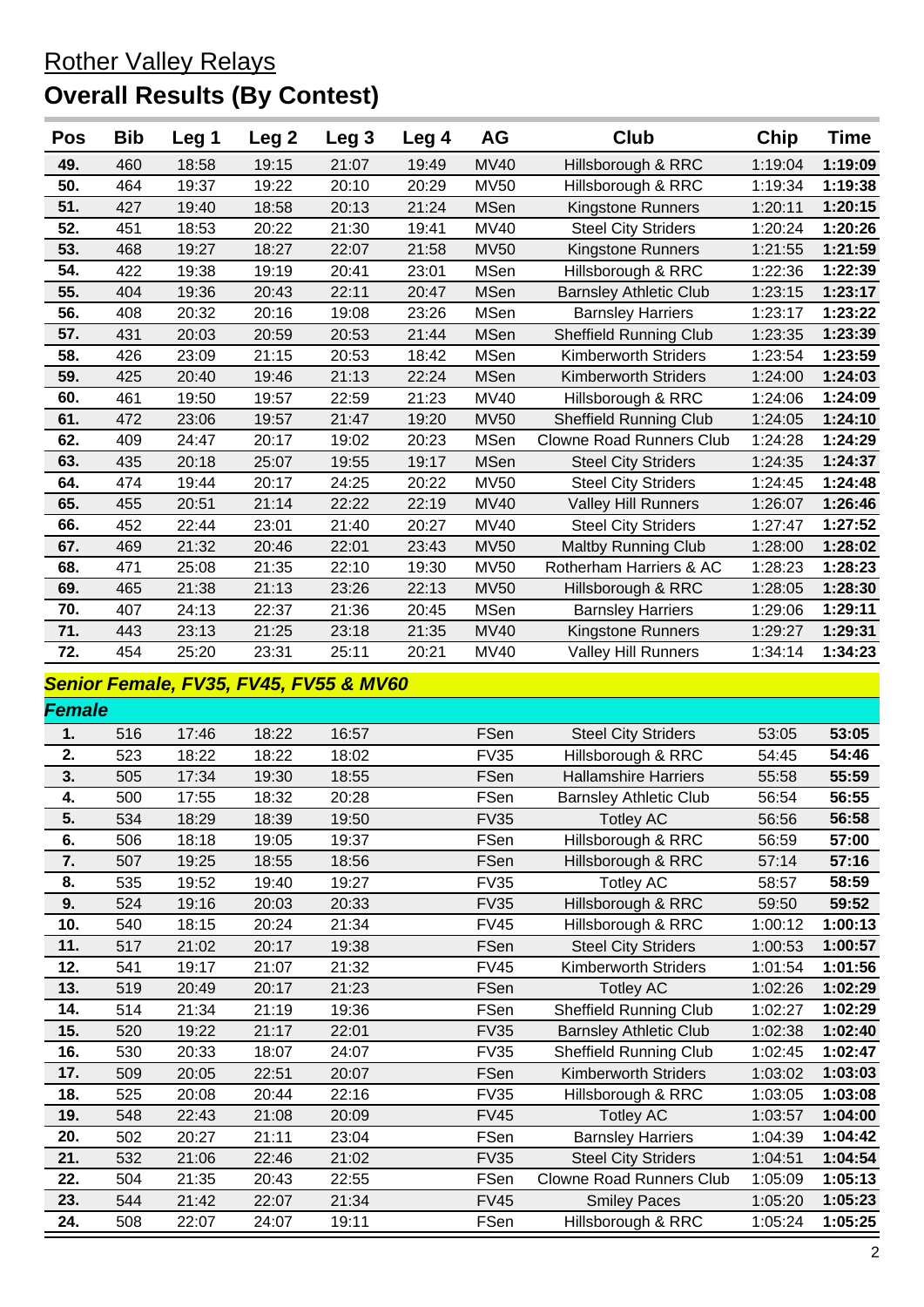## Rother Valley Relays **Overall Results (By Contest)**

| <b>Pos</b>  | <b>Bib</b>         | Leg 1 | Leg <sub>2</sub> | Leg <sub>3</sub> | Leg 4 | AG          | Club                            | Chip    | <b>Time</b> |
|-------------|--------------------|-------|------------------|------------------|-------|-------------|---------------------------------|---------|-------------|
| 25.         | 522                | 20:20 | 22:25            | 23:22            |       | <b>FV35</b> | Doncaster Athletic Club         | 1:06:05 | 1:06:07     |
| 26.         | 503                | 24:18 | 22:02            | 20:29            |       | FSen        | <b>Barnsley Harriers</b>        | 1:06:45 | 1:06:49     |
| 27.         | 518                | 21:58 | 23:02            | 21:51            |       | FSen        | <b>Steel City Striders</b>      | 1:06:48 | 1:06:51     |
| 28.         | 512                | 17:49 | 26:11            | 23:13            |       | FSen        | Rotherham Harriers & AC         | 1:07:12 | 1:07:13     |
| 29.         | 526                | 22:37 | 22:26            | 22:17            |       | <b>FV35</b> | Hillsborough & RRC              | 1:07:18 | 1:07:20     |
| 30.         | 555                | 20:18 | 22:56            | 24:11            |       | <b>FV55</b> | <b>Totley AC</b>                | 1:07:22 | 1:07:25     |
| 31.         | 554                | 21:30 | 23:43            | 22:27            |       | <b>FV55</b> | <b>Steel City Striders</b>      | 1:07:38 | 1:07:40     |
| 32.         | 510                | 23:29 | 21:19            | 24:08            |       | FSen        | <b>Kimberworth Striders</b>     | 1:08:55 | 1:08:56     |
| 33.         | 546                | 21:09 | 20:25            | 27:39            |       | <b>FV45</b> | <b>Steel City Striders</b>      | 1:09:09 | 1:09:13     |
| 34.         | 536                | 21:02 | 25:26            | 22:48            |       | <b>FV35</b> | <b>Totley AC</b>                | 1:09:13 | 1:09:16     |
| 35.         | 552                | 18:53 | 26:40            | 23:44            |       | <b>FV55</b> | Hillsborough & RRC              | 1:09:17 | 1:09:17     |
| 36.         | 550                | 22:29 | 24:01            | 23:01            |       | <b>FV45</b> | <b>Worksop Harriers</b>         | 1:09:27 | 1:09:31     |
| 37.         | 521                | 24:42 | 22:04            | 23:30            |       | <b>FV35</b> | <b>Clowne Road Runners Club</b> | 1:10:12 | 1:10:16     |
| 38.         | 527                | 23:43 | 23:22            | 23:16            |       | <b>FV35</b> | Hillsborough & RRC              | 1:10:16 | 1:10:21     |
| 39.         | 537                | 25:13 | 22:47            | 22:37            |       | <b>FV35</b> | <b>Worksop Harriers</b>         | 1:10:33 | 1:10:37     |
| 40.         | 542                | 18:36 | 26:45            | 25:27            |       | <b>FV45</b> | <b>Maltby Running Club</b>      | 1:10:48 | 1:10:48     |
| 41.         | 545                | 24:06 | 23:01            | 24:04            |       | <b>FV45</b> | <b>Smiley Paces</b>             | 1:11:07 | 1:11:11     |
| 42.         | 513                | 23:31 | 23:46            | 24:19            |       | FSen        | Rotherham Harriers & AC         | 1:11:33 | 1:11:36     |
| 43.         | 511                | 25:34 | 23:39            | 23:51            |       | FSen        | Kingstone Runners               | 1:13:03 | 1:13:04     |
| 44.         | 533                | 22:28 | 25:23            | 26:14            |       | <b>FV35</b> | <b>Steel City Striders</b>      | 1:14:02 | 1:14:05     |
| 45.         | 531                | 24:47 | 24:13            | 25:16            |       | <b>FV35</b> | <b>Sheffield Running Club</b>   | 1:14:14 | 1:14:16     |
| 46.         | 501                | 24:25 | 24:42            | 25:40            |       | FSen        | <b>Barnsley Athletic Club</b>   | 1:14:43 | 1:14:47     |
| 47.         | 466                | 30:58 | 22:50            | 21:45            |       | <b>FV45</b> | <b>Kimberworth Striders</b>     | 1:15:31 | 1:15:33     |
| 48.         | 543                | 22:54 | 27:39            | 25:00            |       | <b>FV45</b> | <b>Rother Valley Swallows</b>   | 1:15:30 | 1:15:33     |
| 49.         | 557                | 29:52 | 23:13            | 22:32            |       | <b>FV55</b> | <b>Valley Hill Runners</b>      | 1:15:32 | 1:15:37     |
| 50.         | 547                | 25:18 | 25:41            | 25:07            |       | <b>FV45</b> | <b>Steel City Striders</b>      | 1:16:03 | 1:16:06     |
| 51.         | 515                | 25:27 | 21:44            | 29:06            |       | FSen        | <b>Smiley Paces</b>             | 1:16:14 | 1:16:17     |
| 52.         | 556                | 25:10 | 28:22            | 23:58            |       | <b>FV55</b> | <b>Totley AC</b>                | 1:17:27 | 1:17:30     |
| 53.         | 551                | 27:54 | 27:11            | 24:58            |       | <b>FV55</b> | Doncaster Athletic Club         | 1:20:01 | 1:20:03     |
| 54.         | 529                | 24:47 | 31:19            | 24:13            |       | <b>FV35</b> | Penistone Footpath Runners      | 1:20:16 | 1:20:19     |
| 55.         | 528                | 27:15 | 28:16            | 27:12            |       | <b>FV35</b> | Kingstone Runners               | 1:22:42 | 1:22:43     |
| 56.         | 553                | 29:15 | 27:33            | 29:44            |       | <b>FV55</b> | Kingstone Runners               | 1:26:31 | 1:26:32     |
| 57.         | 539                | 28:19 | 33:37            | 26:02            |       | <b>FV45</b> | Doncaster Athletic Club         | 1:27:53 | 1:27:58     |
| 58.         | 538                | 28:24 | 28:19            | 32:19            |       | <b>FV45</b> | <b>Clowne Road Runners Club</b> | 1:28:58 | 1:29:02     |
| 59.         | 558                | 25:52 | 34:42            | 29:58            |       | <b>FV55</b> | <b>Valley Hill Runners</b>      | 1:30:27 | 1:30:32     |
| 60.         | 549                | 30:23 | 38:03            | 31:54            |       | <b>FV45</b> | <b>Valley Hill Runners</b>      | 1:40:15 | 1:40:20     |
| <b>Male</b> |                    |       |                  |                  |       |             |                                 |         |             |
| 1.          | 562                | 16:03 | 19:54            | 19:04            |       | <b>MV60</b> | <b>Sheffield Running Club</b>   | 55:01   | 55:01       |
| 2.          | 560                | 19:30 | 20:17            | 19:54            |       | <b>MV60</b> | Doncaster Athletic Club         | 59:39   | 59:41       |
| 3.          | 564                | 24:39 | 18:01            | 17:45            |       | <b>MV60</b> | Sheffield Running Club          | 1:00:22 | 1:00:25     |
| 4.          | 563                | 20:44 | 20:23            | 19:27            |       | <b>MV60</b> | <b>Sheffield Running Club</b>   | 1:00:33 | 1:00:34     |
| 5.          | 565                | 21:50 | 19:55            | 21:15            |       | <b>MV60</b> | <b>Steel City Striders</b>      | 1:02:57 | 1:03:00     |
| 6.          | 559                | 21:46 | 20:11            | 24:27            |       | <b>MV60</b> | <b>Barnsley Athletic Club</b>   | 1:06:21 | 1:06:24     |
| 7.          | 561                | 23:14 | 21:16            | 26:29            |       | <b>MV60</b> | Penistone Footpath Runners      | 1:10:54 | 1:10:59     |
| 8.          | 566                | 26:26 | 22:10            | 24:31            |       | <b>MV60</b> | <b>Worksop Harriers</b>         | 1:13:04 | 1:13:07     |
|             | <b>Mixed Teams</b> |       |                  |                  |       |             |                                 |         |             |
|             |                    |       |                  |                  |       |             |                                 |         |             |
| 1.          | 610                | 15:21 | 16:56            | 18:31            | 19:34 |             | <b>Worksop Harriers</b>         | 1:10:21 | 1:10:22     |
| 2.          | 605                | 16:17 | 20:02            | 21:41            | 17:40 |             | Penistone Footpath Runners      | 1:15:38 | 1:15:40     |
|             |                    |       |                  |                  |       |             |                                 |         |             |